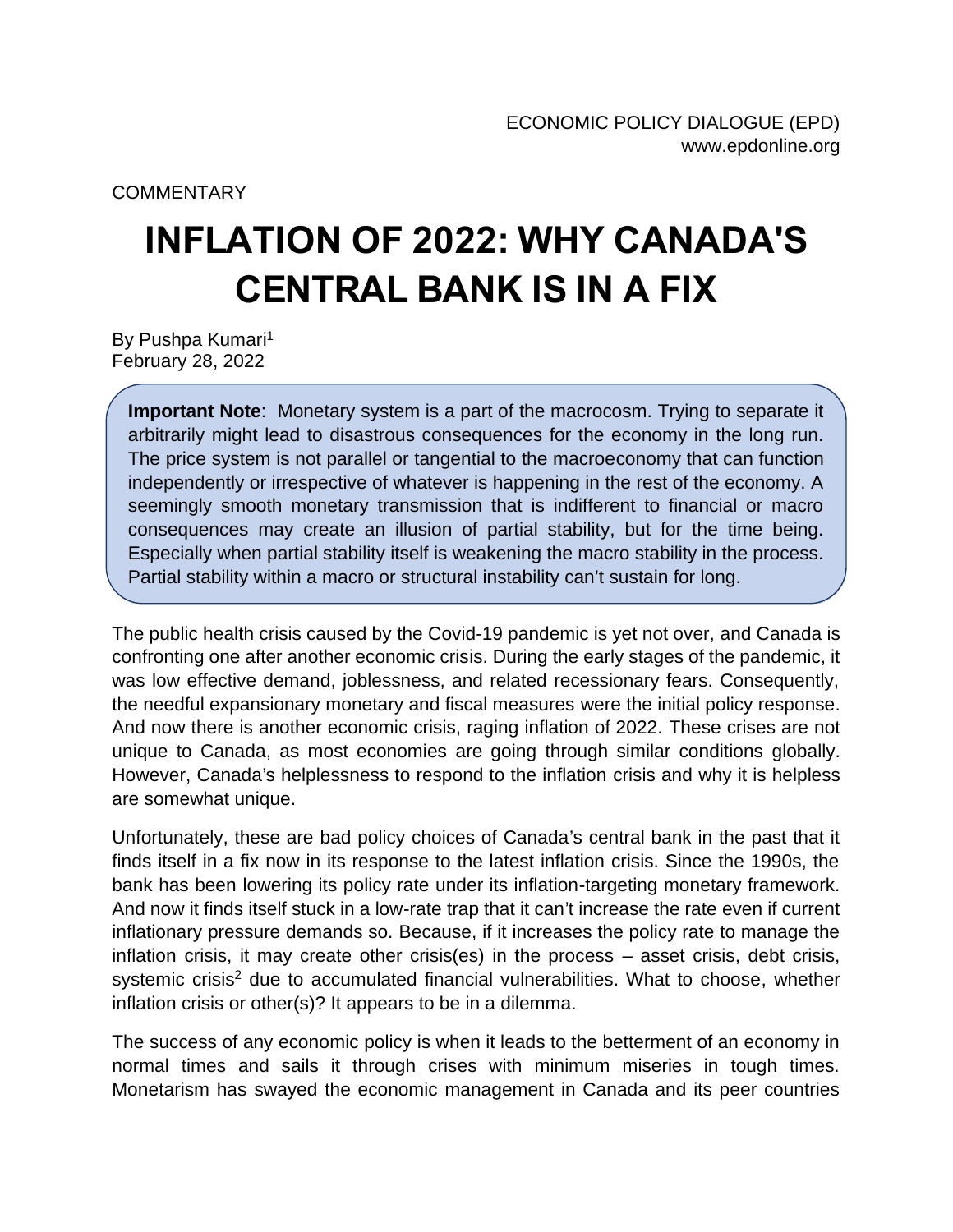since the oil-crisis-led stagflation of the 1970s. However, monetary policy was evolving all those years until it finally settled at inflation targeting in the 1990s. The inflation targeting strategy has become one of the favorite monetary frameworks worldwide now. But the global pandemic has tested and raised a question mark on its credibility. Its magic worked until there were no interruptions in the supply of international (predominantly Asian) goods. Once supply chains are disturbed, these economies suddenly find their retail stores' isles empty and record-break raging inflation. That is how the secret of these economies' low inflation has been exposed – imported low inflation just like imported goods! Clearly, this was an almost unlimited supply of foreign goods that has largely kept the price inflation within the targets all these years and not the magic of inflation targeting.

Canada's annual Consumer Price Index (CPI) has risen historically highs to 5.1% in January 2022 from 4.8% in December 2021 (Graph 1). The last time the inflation rate happened to be higher than this level, at 5.5%, was 30 years ago, in September 1991. It was around the same time inflation targeting was introduced as a monetary policy strategy on 26 February 1991. Thanks to the inflation targeting strategy, Canada is now in a worse position than it started. Then, at least the economy had some flexibility, particularly with respect to the interest rate, to manage the crises. But now, it has placed the economy into a low-interest trap and risks of multiple crises that have left almost no room for the policymakers to manage the economy in the time of actual crises, e.g., current raging inflation. Now interest rate is near zero (0.25%), yet the central bank can't increase it to fight the soaring inflation. Because if it uses interest rate to release some inflationary pressure or maintain its inflation target by cooling down the effective demand, other crises, which are waiting to happen, might blow the economy.



**Graph 1: Canada's Consumer Price Index Inflation, Jan 1991 - Jan 2022** (Year-over-year percentage change, monthly data, not seasonally adjusted)

**Source**: Calculations are based on the following table (accessed on 17 February 2022): Statistics Canada. Table 18-10-0004-01 Consumer Price Index, monthly, not seasonally adjusted.

The Covid pandemic has undoubtedly caused the current surge in prices by creating an imbalance in the supply and demand conditions. Excess demand, deficient supply,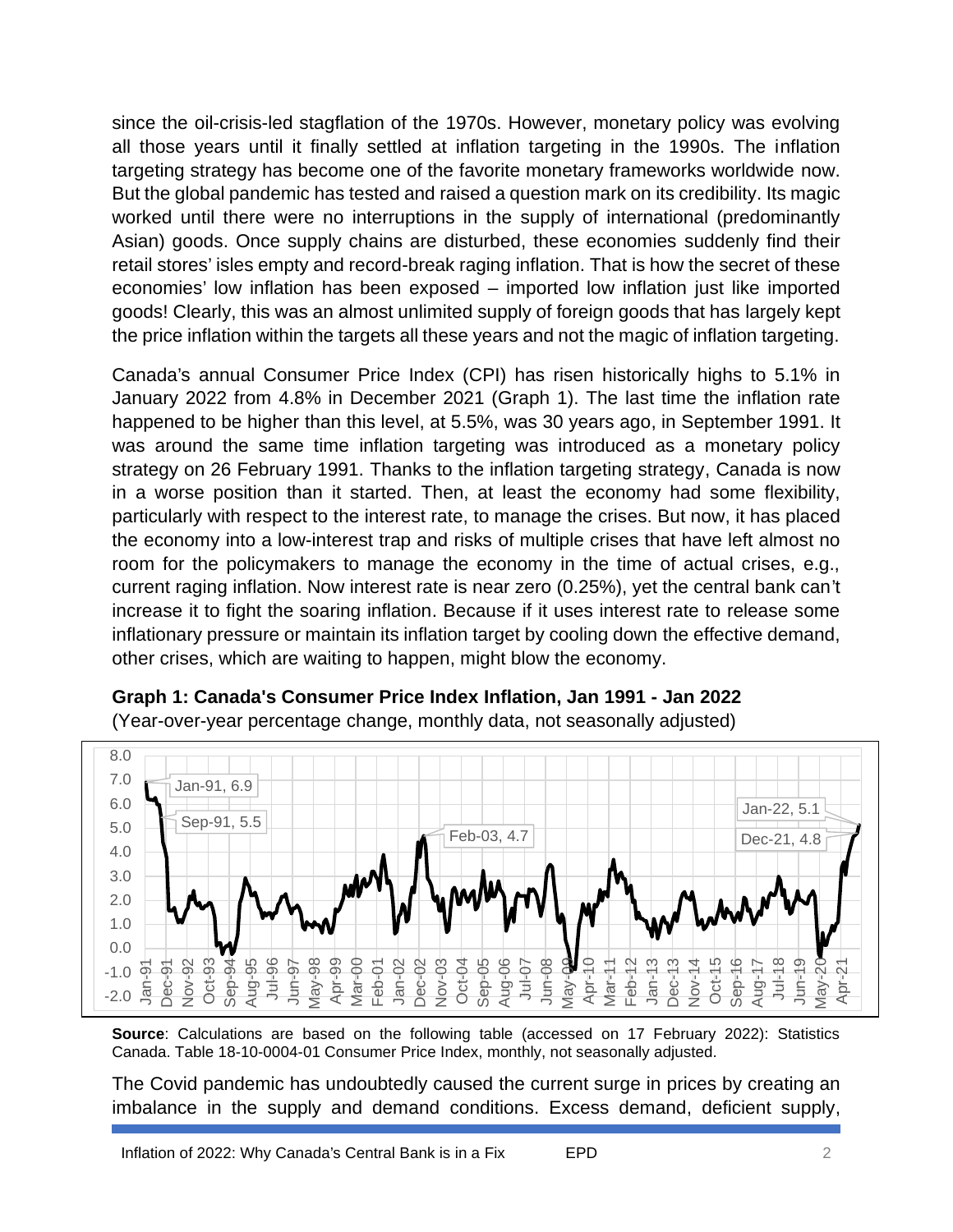demand-shift, and uncompetitive market forces (corporate power) have contributed to the inflation of 2022. On the demand side: on the one hand, there is abundant financial support given by the Canadian government, and on the other expansionary monetary policy measures by the central bank such as interest rate reduced to near zero (0.25%), quantitative easing, and liquidity operations. There are interruptions in the domestic and international mobility of people/goods/services on the supply side. Other two important factors have been: a demand-shift, because of lockdowns, from services to goods, thus creating demand pressure on goods' prices (which are already deficient in supply) on the demand side; and opportunistic pricing by the businesses $3$  on the supply side.

The worst part of the current inflation crisis is the central bank's inaction, that too, when it found no slack left in the economy.<sup>4</sup> Because its own bad policy choices in the past have left no leeway for the bank, it has to watch soaring prices helplessly. Moreover, these past policies have contributed to the messy structural conditions in the Canadian economy that it can't maneuver its policy rate freely to manage the economy in the current crisis.

In Canada, the central bank has made economic policy choices, for example, prolonged low-interest rates (led by actual/expected low inflation and necessitated by economic stagnation) under the inflation targeting strategy, deregulation/liberalization of the financial sector, self-regulation of the financial/asset industry. One of the worst choices has been targeting only one goal of inflation with the monetary policy rather than multiple macroeconomic goals that might have placed the economy otherwise in a better position.<sup>5</sup> The compulsion of keeping the price level within (given low) targets, at any cost, has made both macro stability and structure of the economy fragile in the process. The price level has been disconnected from the realities of the economic conditions prevailing in the macroeconomy. The financial vulnerabilities have been accumulated to a level where these can crash the entire system anytime; just a trigger is needed. The bank has chained itself in a low-interest trap and systemic failure risk. Unfortunately, it left no leeway for itself to maneuver and manage the economy in a crisis, like the inflation of 2022.

These policy choices of the past have resulted in, partially or wholly, all these years: struggling real economy, dependency on foreign goods/services, accumulated vulnerabilities with the financialization of the economy, overheated asset economy, loads of debt, exhausted conventional/non-conventional monetary policy instruments, shrunk fiscal policy legroom, and increased income inequalities alongside evaporated middle class (resulting in lowered effective demand) because of disappearing manufacturing sector. If we forget the mess created in the normal times, for the time being, it could have lessened the miseries of Canadians in the current hard time by releasing some inflationary pressure. But Covid has exposed loud and clear that it has tied its own hands with its past bad policy options.

How past policy choices have contributed to the economic conditions that Bank of Canada is left with no more options now than to watch soaring inflation helplessly.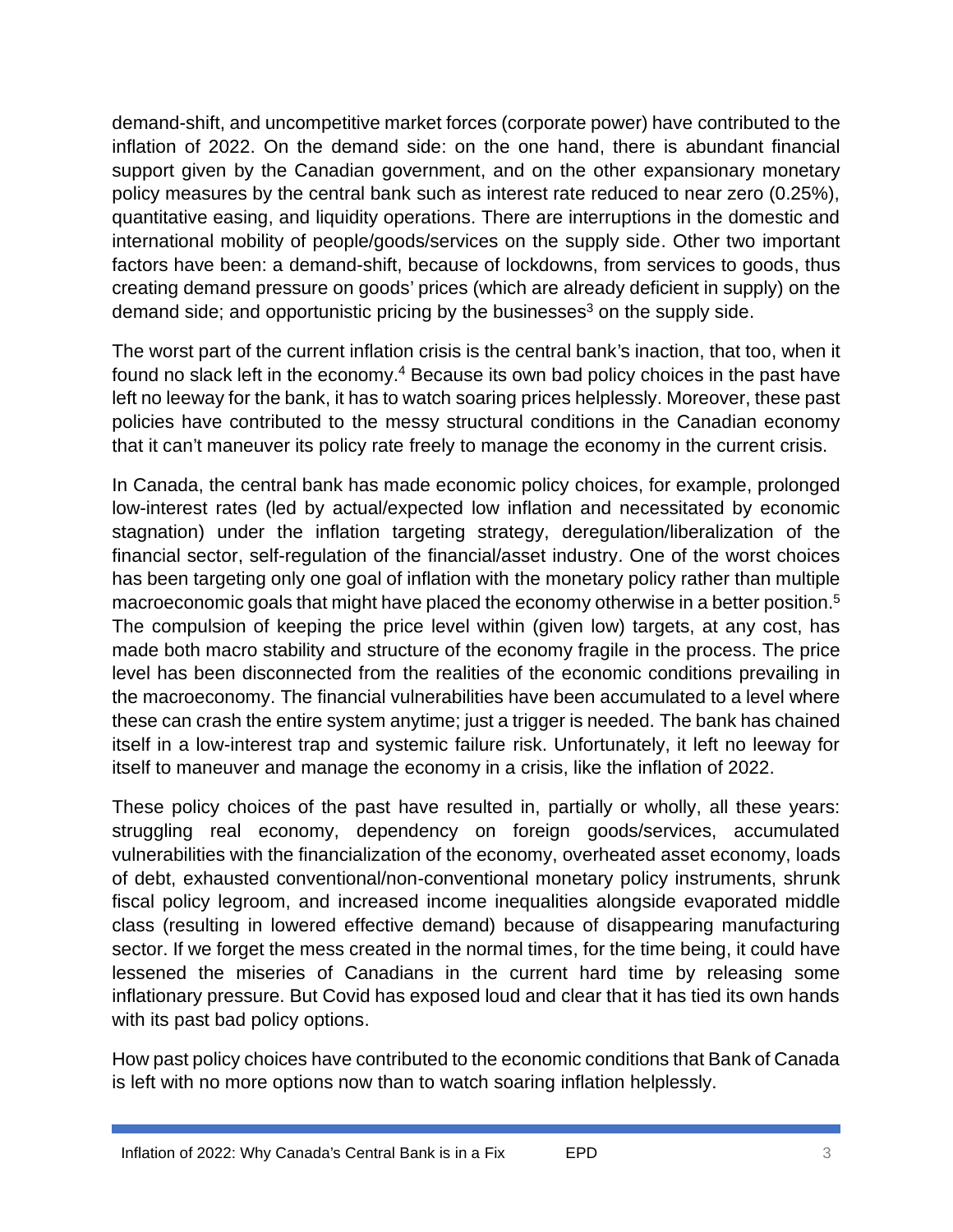**Real economy stagnation**: It is self-evident from the trend in Table 1 how Canada's real economy is stagnating. GDP growth rate and investment rate are on a secular decline. On the other hand unemployment rate, current account deficit, and per capita debt (high debt to fill the stagnant income and sustain the consumption-based economy) are on the rise. Canada has paid a heavy price in terms of stagnation in its real economy for the price stability with its inflation-targeting monetary strategy.

**Table 1: GDP, Investment, Unemployment, Current Account Balance, and Per Capita Debt Before and After Inflation Targeting, Period Averages**

|                                                                                      | Pre-inflation targeting<br>1961-1990 | Post-inflation targeting<br>1991-2020 |  |  |
|--------------------------------------------------------------------------------------|--------------------------------------|---------------------------------------|--|--|
| Gross Domestic Product Growth Rate at Market Prices<br>(at 2012 constant prices) (%) | $4.1*$                               | 2.1                                   |  |  |
| Gross Investment** Growth Rate (%)                                                   | $10.4*$                              | 4.3                                   |  |  |
| Unemployment Rate (%)                                                                | $7.1*$                               | 7.9                                   |  |  |
| Current Account Balance (\$ X 1,000,000)                                             | $-6,747$                             | $-19,860$                             |  |  |
| Per Capita Debt                                                                      | 53,155***                            | 125,904                               |  |  |

**Notes**: \*1962-1970

- \*\* This is 'Non-financial capital acquisition' that includes 1. gross fixed capital formation, 2. inventories, and 3. net acquisition of existing assets.
- \*\*\*During 1990. Debt data was not available before that.
- **Sources**: Statistics Canada Tables, accessed on 10 February 2022, are listed as below:
	- GDP Growth Rate Table 36-10-0369-01: Gross domestic product, expenditure-based, at 2012 constant prices, annual (x 1,000,000).
	- Gross Investment Growth Rate Table 36-10-0111-01: Current and capital accounts National, Canada, quarterly.
	- Unemployment Rate For data up to 2015 ('Data table for Chart 4' in the following archived content): Usalcas, Jeannine and Mark Kinack. History of the Canadian Labour Force Survey, 1945 to 2016. Statistics Canada. January 2017. https://www150.statcan.gc.ca/n1/pub/75- 005-m/75-005-m2016001-eng.htm

And for unemployment data from 2016 to 2020: Table 14-10-0327-01 Labour force characteristics by sex and detailed age group, annual.

Current Account Balance – For data up to 1980: Archived Table 36-10-0043-01 Balance of international payments, current account, annual (x 1,000,000)

And for data from 1981 to 2020: Table 36-10-0014-01 Balance of international payments, current account and capital account, annual (x 1,000,000).

Per Capita Debt – For data on Total Debt Outstanding: Table 38-10-0234-01 Credit market summary table at book value, national balance sheet accounts (x 1,000,000) And for data on Population: Table 17-10-0009-01 Population estimates, quarterly.

**Structural anomalies/disorders**: Price stability has been brought about primarily through cheap imports. That way, low inflation can be said to be imported too. Instead of a hard way, i.e., competing with foreign goods in a globalized economy by making its own industries competitive, Canada opted for an easy way, i.e., import. Not to forget, in retrospect, one of the apparent reasons for permitting imports to take over was the rush to bring low inflation. Increased dependency on cheap imports has consequences like deindustrialization, growing manufacturing trade deficit, gig economy, and lack of diversification. Debt (expenditure>income) has become almost a necessity to finance consumption against stagnating domestic income. The secular low interest rate has let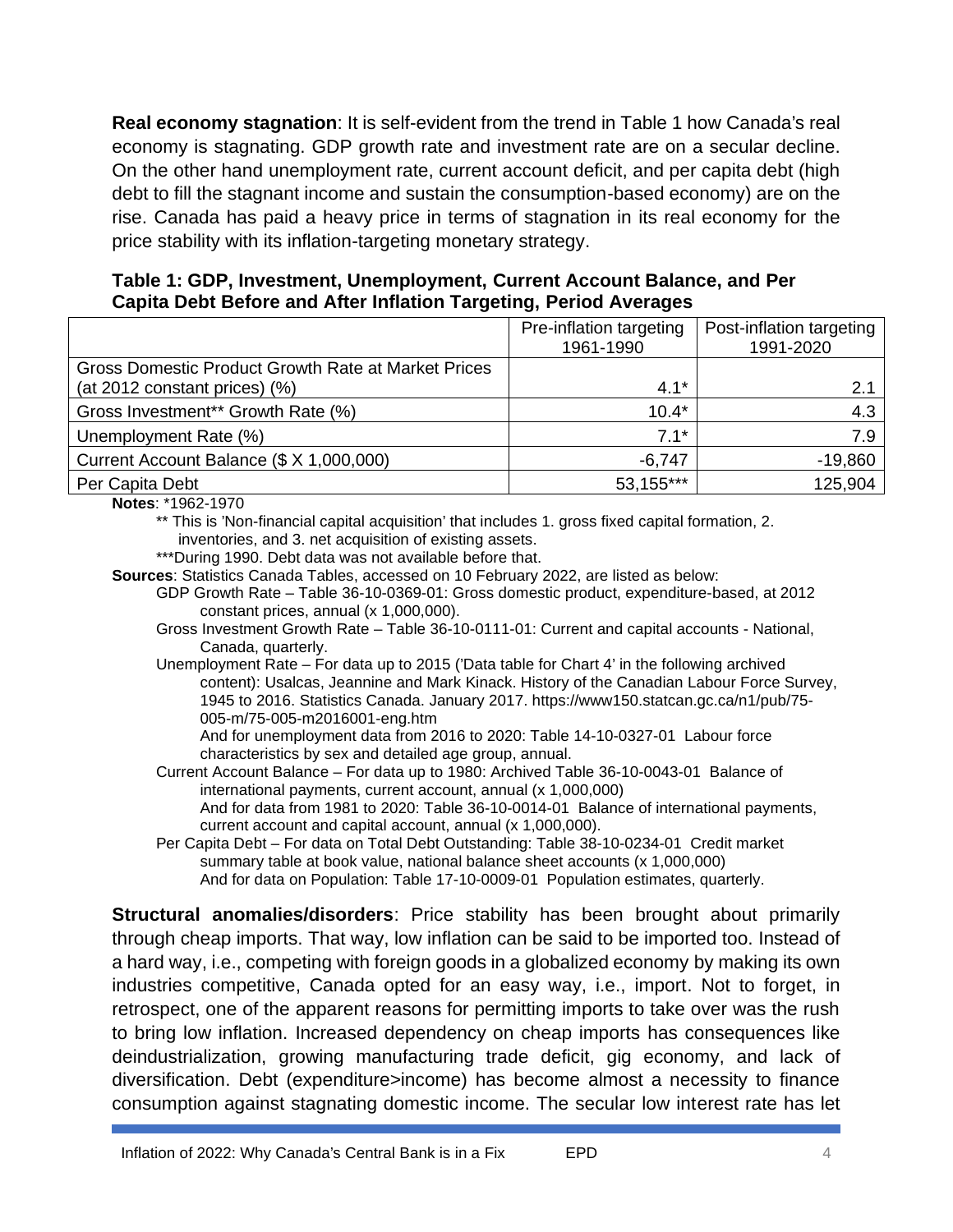loose the easy money to fuel the asset economy rather than the real economy. Fiscal legroom has also shrunk owing to several factors: the disappeared middle class, 99% vs. 1% type of income inequality, saturated revenues under regressive indirect taxes, proportionately low taxes on big corporates (in fact, low taxes are one of the incentives to lure these as nations/cities compete because these corporates are simply too big to lose), safe tax heavens for elite people/corporates, tax biases in favor of capital/asset holders, and low incentives for the government (all levels) to be tax prudent in light of less costly borrowings (low-interest rate). The central bank may not be fully responsible for all these aforementioned fiscal conditions. Still, it can't deny partial accountability to the extent its monetary policy has caused structural distortions in the economy to facilitate those conditions to transpire. Therefore, the way the Bank of Canada has brought about price stability in the economy, i.e., at the cost of structural and financial stability, is not a great idea at all. Now economy seems to have three main drivers – oil, immigration (add international students too), and real estate. Keeping a low rate has become a necessity along with all these structural anomalies in the macroeconomy, even if rising inflation demands the contrary.

|                                                                         | Total output of select industries<br>(\$)* |                           |                           | Share of select industries<br>in all industrial output (%) |                           |                           |
|-------------------------------------------------------------------------|--------------------------------------------|---------------------------|---------------------------|------------------------------------------------------------|---------------------------|---------------------------|
| <b>Industries</b>                                                       | 1997                                       | 2019<br>(Before<br>Covid) | 2020<br>(During<br>Covid) | 1997                                                       | 2019<br>(Before<br>Covid) | 2020<br>(During<br>Covid) |
| All industries                                                          | 1,172,439                                  | 1,986,183                 | 1,884,083                 | 100                                                        | 100                       | 100                       |
| Real estate and rental and leasing                                      | 128,893                                    | 253,457                   | 257,129                   | 11                                                         | 13                        | 14                        |
| Manufacturing                                                           | 170,644                                    | 198,175                   | 178,981                   | 15                                                         | 10                        | 9                         |
| Finance and insurance                                                   | 66,488                                     | 137,115                   | 143,404                   | 6                                                          |                           | 8                         |
| Mining, quarrying, and oil and gas<br>extraction                        | 103,724                                    | 154,259                   | 142,560                   | 9                                                          | 8                         | 8                         |
| Construction                                                            | 74,212                                     | 143,672                   | 140,588                   | 6                                                          | 7                         | 7                         |
| Financial industries' total (real<br>estate, finance, and construction) | 269,593                                    | 534,244                   | 541,121                   | 23                                                         | 27                        | 29                        |
| Public sector**                                                         | 377,469                                    | 363,055                   | 240,422                   | 32                                                         | 18                        | 13                        |
| All industries excluding public sector                                  | 794,970                                    | 1,623,128                 | 1,643,661                 | 68                                                         | 82                        | 87                        |

**Table 2: Top 5 Industries' Share in Total Industrial Output, 1997, 2019 (Before Covid), and 2020 (During Covid)**

Notes: \* These are Seasonally adjusted at annual rates and in Chained (2012) dollars.

\*\* Public sector combines the North American Industry Classification System (NAICS) codes 61, 62, 91; these codes represent Educational services [61], Health care and social assistance [62], and Public administration [91].

Source: Statistics Canada. Table 36-10-0434-06 Gross domestic product (GDP) at basic prices, by industry, annual average, industry detail (x 1,000,000)

**Financialization of economy**: If the public sector (13% in 2020) is excluded, one-third of the rest of the economy is made of just three industries – real estate, finance, and construction (Table 2).<sup>6</sup> These three industries, primarily representing the financial sector and related activities, are among the top 5 industries; the other two are manufacturing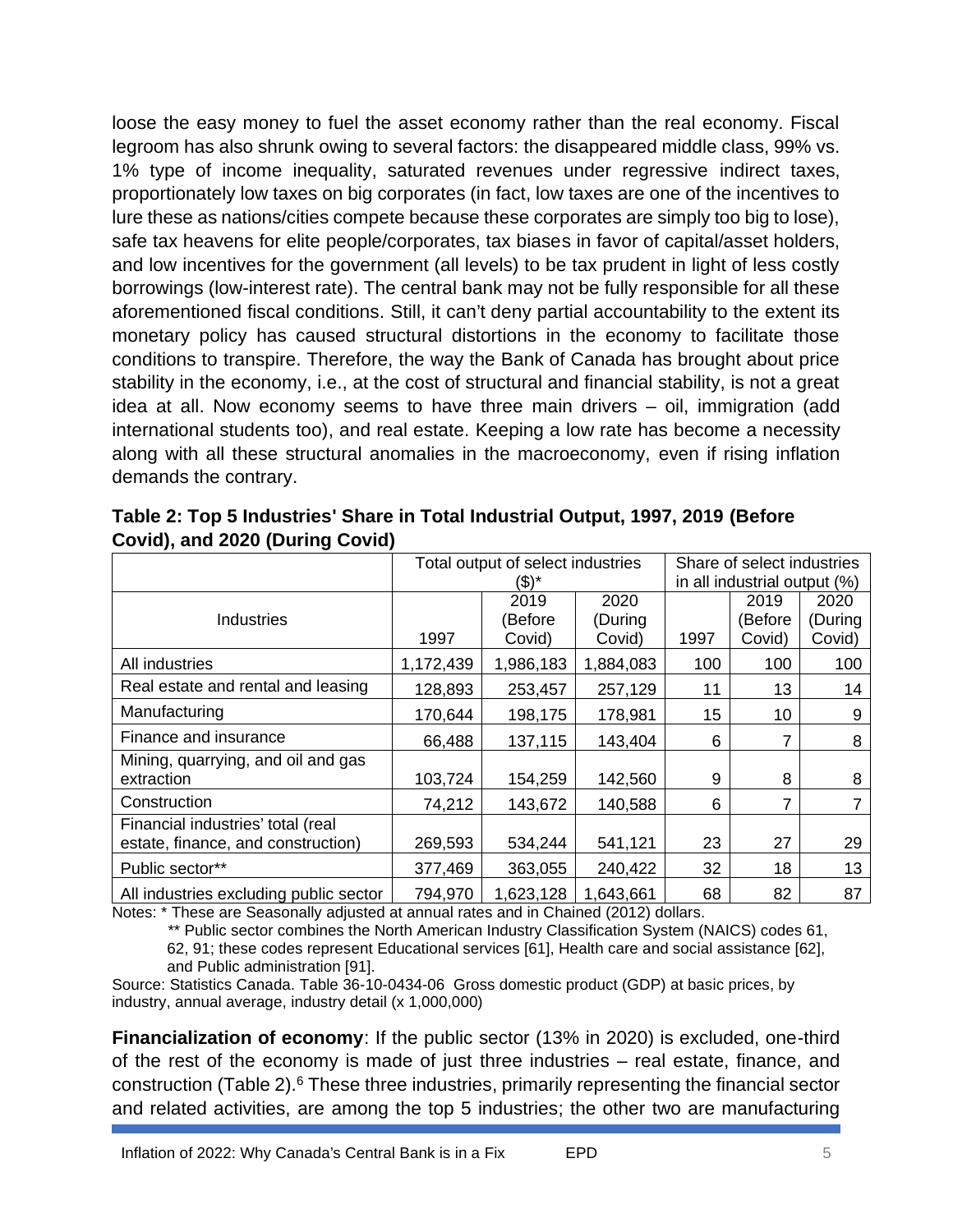and oil/gas/mining. The share of these three has increased from 23% of all industrial output (including the public sector) in 1997 to 27% in 2019 (before the Covid) and 29% in 2020, even during the Covid pandemic. Probably secular low interest rate under the inflation targeting and far-better/ever-increasing returns in the speculative asset economy have caused collateral damage to the real economy by crowding-out economic activity from it. By the way, manufacturing has declined from 15% of all industrial output in 1997 to 9% in 2020 (Table 2). Neither the real-economy stagnation nor the financial sector progression has affected the price inflation until the recent price hike. Thanks to the inflation calculation method, which includes low-priced foreign products but excludes ever-inflating domestic assets. The Covid-led supply chain disruptions, esp. global, have exposed how much the economy is addicted to cheap imports. But ongoing home-made asset inflation and inflating debts are, unfortunately, tying the hands of the Bank of Canada to manage the current consumer price inflation. What will happen to the financialized macroeconomy of Canada if the interest rate is increased and the asset economy gets a hard landing? Genie (asset economy) seems to be out of the bottle now and out of control of the master (Bank of Canada) too!



**Graph 2: Canada's Per Capita Debt and GDP during 1990-2020**

**Note**: Debt represents total debt outstanding held by households (consumer credit, non-mortgage loans, and mortgages), non-profit institutions serving households, non-financial private corporations, nonfinancial government enterprises, federal general government, other levels of general government, non-residents, and domestic financial institutions.

**Sources**: Following three Statistics Canada tables (accessed on 10 February 2022) were used in the calculations: 1. for data on Total Debt Outstanding – Table 38-10-0234-01 Credit market summary table at book value, national balance sheet accounts (x 1,000,000); 2. for data on GDP at Market Prices – Table 36-10-0104-01 Gross domestic product, expenditure-based, Canada, quarterly (x 1,000,000); and 3. for data on Population – Table 17-10-0009-01 Population estimates, quarterly.

Inflation of 2022: Why Canada's Central Bank is in a Fix EPD 6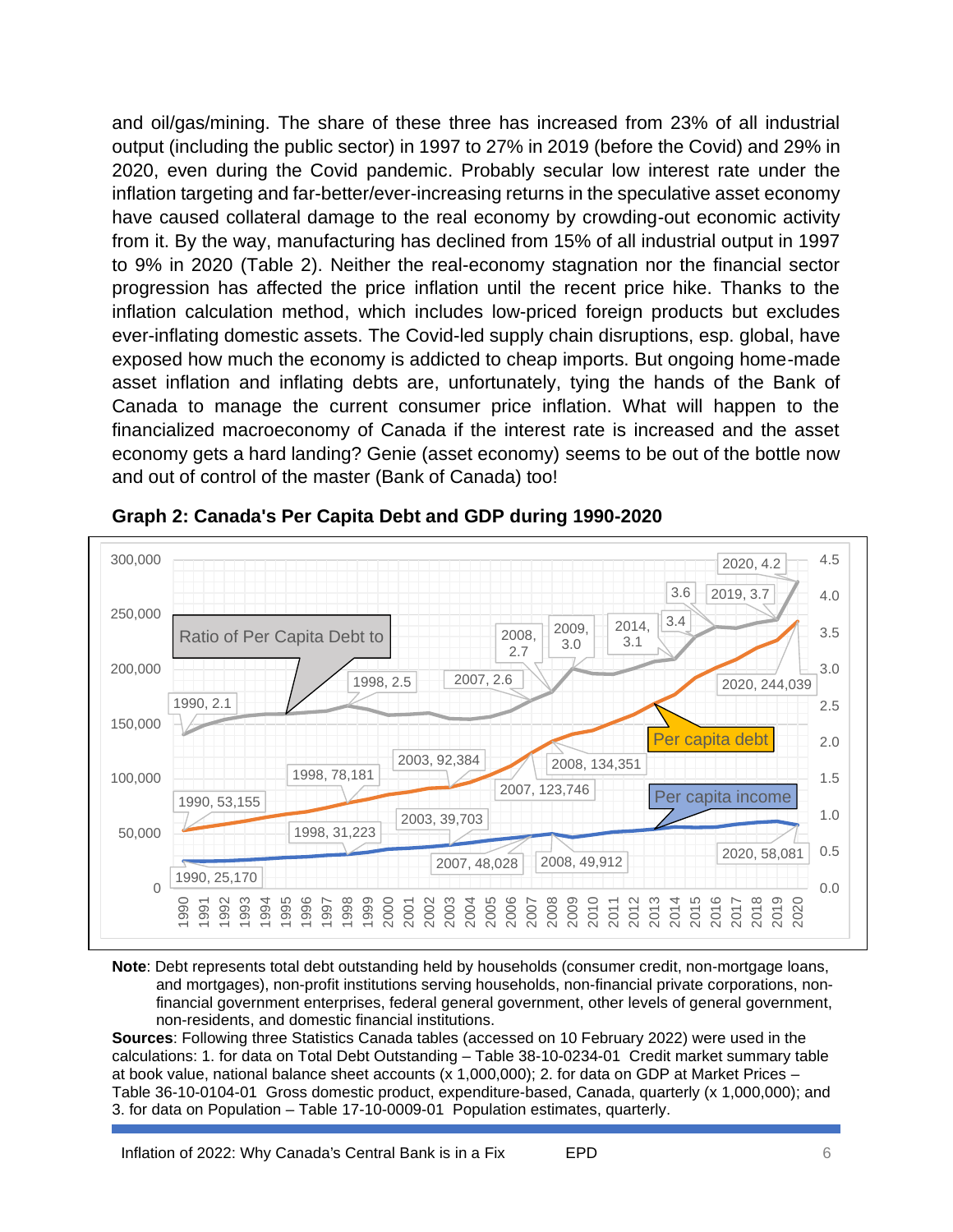**Debt economy**: Imagine an individual who doesn't have enough income but wants to keep up with the Joneses. How can he finance his shopping list? Simply by borrowing, if there is no other source. The same has been with Canada. Its consumption-based economy has to run even when income growth is stagnant. Borrowing is made handy with an easy monetary policy and deregulated/liberalized financial sector. Low inflation expectations could also maintain certainty on the future low interest rate. So, the debt party has gone on that per capita debt rose more than four times than the per capita income in 2020, increasing from about two times in 1990, as seen by the per capita debt to per capita GDP ratio in Graph 2. In the current scenario, if the Bank of Canada increases the interest rate and debtors can't pay, the entire financial system boom might bust. Bringing price stability might bear a price tag of systemic contagion and, therefore, system failure. Is the bank ready to take that risk by taming the present inflation?

**Concluding Remarks:** Who is in charge the economy? Who is managing it? Mountains of debt, burning assets (esp. real estate), financial vulnerabilities, deindustrialization, real economy stagnation, and so on – this has not happened all of a sudden in Canada. These have been in the making for years. When imports can fulfill the economy's demand at lower prices (keeping low prices is mandatory under the given monetary policy strategy), why incentivize producers to invest, produce, compete, and take all risks? Moreover, when stocks and real estate can provide better (and increasing) returns with minimum risks (and that too at the lowest interest rates), why would investors want to invest in the real economy? Furthermore, when debt can bring in the required macro effective demand at low cost, why bother if income is stagnating? Magic wand of low interest rate, under the inflation targeting monetary strategy, can do it all alone!

The Canadian economy finally has three pillars now primarily to depend on – real estate, oil, and immigration. If oil has steam, the Canadian economy's engine is doing fine. Even if oil is not helping, still no problem; the real estate remains on standby to steam the engine, and immigration is a ready-made fuel to steam the real estate and other parts of the economy. Unfortunately, this dependency has lost the nation's social, political, and economic freedoms by creating social/political polarization and economic concentration (e.g., regional, industrial, and wealth-related). In the present context, this dependency has lost the freedom of economic policymakers to maneuver the economy, not only in normal times but also in the times of actual crises, for example, the inflation of 2022. Since the policymakers, given this dependency, are now constrained by economic concentration, lack of economic diversification, and heightened economic vulnerabilities. Who is responsible? Why ask this question? After all, Canada's financialized economy is self-regulating itself the way the financial, stock market, and real estate markets are doing themselves. Why interfere when laissez-faire is working!